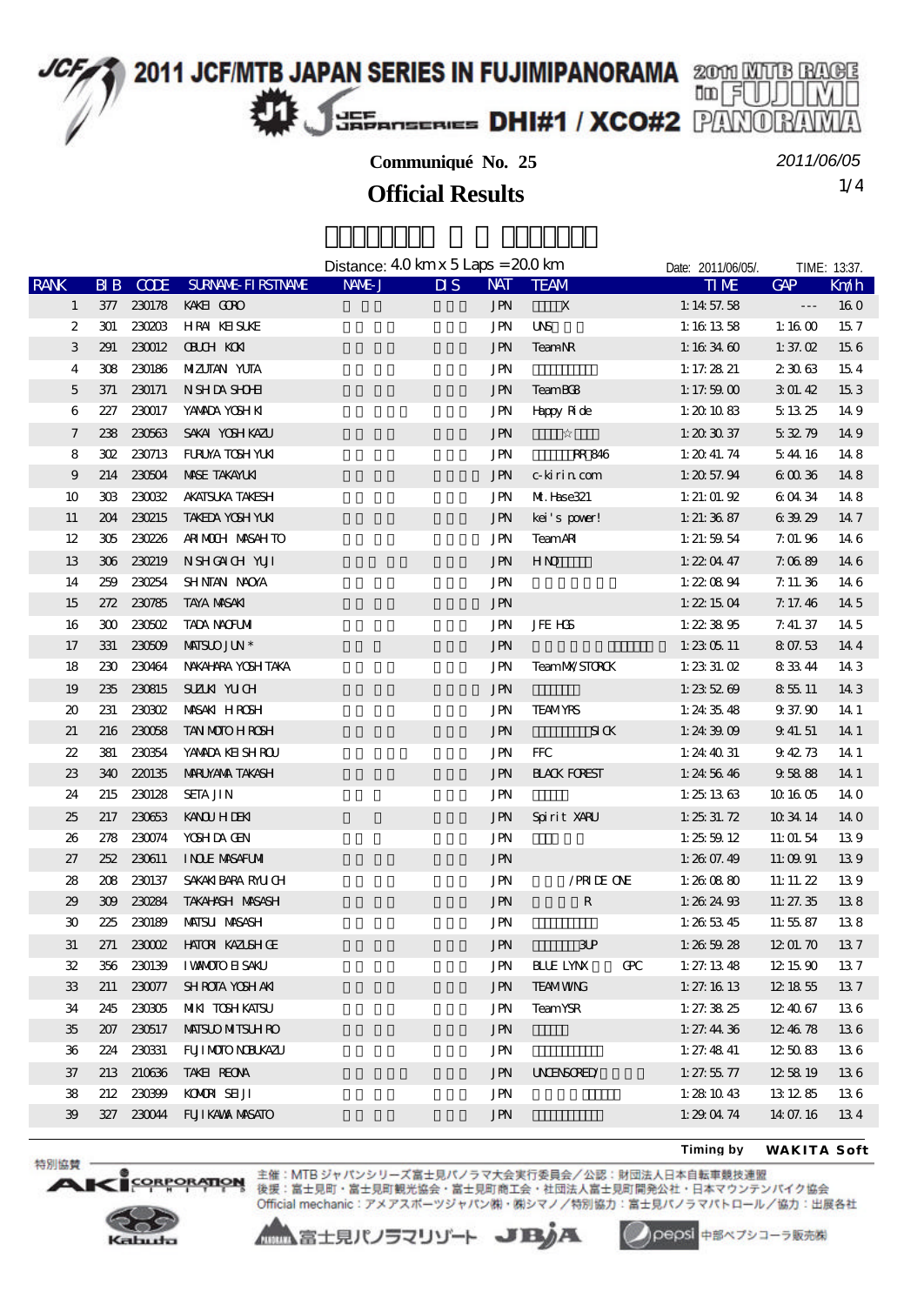

2/4 **Official Results** *2011/06/05*

Date: 2011/06/05/. TIME: 13:37

|                       |     |             |                            |        |                                   |                                    |                                                                                                     | <b>DUID: LUINOUIDUI.</b> |              |      |
|-----------------------|-----|-------------|----------------------------|--------|-----------------------------------|------------------------------------|-----------------------------------------------------------------------------------------------------|--------------------------|--------------|------|
| <b>RANK</b>           | B   | <b>CODE</b> | <b>SURNALE FIRSTNAME</b>   | NAME J | $\overline{\mathbf{u}}\mathbf{s}$ | <b>NAT</b>                         | <b>TEAM</b>                                                                                         | TIME                     | GAP          | Kndh |
| 40                    |     |             | 313 230813 KASAI NINORU    |        |                                   | <b>JPN</b>                         | TeamTie-Up                                                                                          | 1: $29\ 17.41$           | 14 19 83     | 134  |
| 41                    |     |             | 236 230080 KOZUM NDUHRO    |        |                                   | $\mathbf{J}\mathbf{P}\!\mathbf{N}$ |                                                                                                     | 1: $29.2849$             | 14 30 91     | 134  |
| 42                    |     | 368 230183  | <b>SENMO YUSUKE</b>        |        |                                   | <b>JPN</b>                         |                                                                                                     | 1:3007.58                | 15 10 00     | 133  |
| 43                    |     | 344 230014  | ASAI HIDENI                |        |                                   | <b>JPN</b>                         | 3P                                                                                                  | 1:301621                 | 15 18 63     | 132  |
| 44                    |     | 350 230123  | SUHRA H ROTAKA             |        |                                   | JPN                                | $_{\rm RC}$                                                                                         | 1:31:4533                | 16 47.75     | 130  |
| 45                    |     | 332 23037   | IZAWA KODAI*               |        |                                   | <b>JPN</b>                         | Bee Club 138                                                                                        |                          | $-1$ Lap     | 135  |
| 46                    |     | 274 230381  | <b>TAKAKLRA THMOSH</b>     |        |                                   | <b>JPN</b>                         | Tean12So                                                                                            |                          | $-1$ Lap     | 135  |
| 47                    |     |             | 336 230102 MIYALCH KAKERU* |        |                                   | <b>JPN</b>                         | <b>ININTY</b>                                                                                       |                          | $-1$ Lap     | 135  |
| 48                    |     |             | 218 230672 SATO KENTARO    |        |                                   | <b>JPN</b>                         | <b>NIE</b> to FUN                                                                                   |                          | $-1$ Lap     | 135  |
| 49                    | 267 | 230597      | INACAKI TAKASH             |        |                                   | <b>JPN</b>                         | <b>CEKS</b>                                                                                         |                          | $-1$ Lap     | 134  |
| 50                    | 244 | 230367      | ADACH FUMIO                |        |                                   | <b>JPN</b>                         | Spirit XARU                                                                                         |                          | $-1$ Lap     | 134  |
| $51\,$                |     |             | 249 230536 NZAK HDEKI      |        |                                   | <b>JPN</b>                         | teamNZAC                                                                                            |                          | $-1$ Lap     | 134  |
| $52\,$                | 223 | 230560      | YOOD KENJI                 |        |                                   | <b>JPN</b>                         | <b>NFR</b>                                                                                          |                          | $-1$ Lap     | 134  |
| 53                    |     | 237 230325  | FUI WARA TOMOH DE          |        |                                   | <b>JPN</b>                         | TeamRLN                                                                                             |                          | $-1$ Lap     | 133  |
| ${\bf 54}$            |     | 239 230360  | TAKEN CH YOSHHTO           |        |                                   | <b>JPN</b>                         | $\ensuremath{\mathsf{U}}\ensuremath{\mathsf{N}}\ensuremath{\mathsf{S}}$<br>$\overline{\phantom{a}}$ |                          | $-1$ Lap     | 133  |
| $55\,$                | 280 | 230083      | NONGA TAKEH RO             |        |                                   | <b>JPN</b>                         |                                                                                                     |                          | $-1$ Lap     | 133  |
| 56                    |     | 362 230617  | <b>CISUKA KEN CH</b>       |        |                                   | JPN                                | Ride to Fun                                                                                         |                          | $-1$ Lap     | 133  |
| 57                    |     | 345 230337  | <b>TOYAVA TEISUYA</b>      |        |                                   | <b>JPN</b>                         |                                                                                                     |                          | $-1$ Lap     | 133  |
| 58                    |     |             | 363 230326 MAISUNOSOCH     |        |                                   | $\operatorname{JPN}$               |                                                                                                     |                          | $-1$ Lap     | 133  |
| 59                    |     | 232 230705  | AZECH HRON                 |        |                                   | <b>JPN</b>                         | e-Bridge                                                                                            |                          | $-1$ Lap     | 133  |
| $\boldsymbol{\omega}$ |     | 262 23089   | <b>AND HRSH</b>            |        |                                   | <b>JPN</b>                         | <b>HAPPY RIDE</b>                                                                                   |                          | $-1$ Lap     | 132  |
| 61                    |     |             | 333 230126 HROKAWA AKIRA   |        |                                   | <b>JPN</b>                         | <b>R</b> de or De                                                                                   |                          | $-1$ Lap     | 132  |
| 62                    | 241 |             | 230657 NTANA YUCHRO        |        |                                   | JPN                                |                                                                                                     |                          | $-1$ Lap     | 13 1 |
| 63                    |     | 337 230761  | IZAWA KAZUNOSH             |        |                                   | <b>JPN</b>                         | Ful crumboy                                                                                         |                          | $-1$ Lap     | 131  |
| 64                    | 330 | 230234      | <b>NSHOSHGEN</b>           |        |                                   | <b>JPN</b>                         | ${\bf R}$                                                                                           |                          | $-1$ Lap     | 131  |
| 65                    |     | 219 230409  | <b>SEKI SYCIA</b>          |        |                                   | $\mathbf{J}\mathbf{P}\!\mathbf{N}$ | KHS                                                                                                 |                          | $-1$ Lap     | 131  |
| $\boldsymbol{\omega}$ |     | 346 230253  | <b>SAYO MITSUH RO</b>      |        |                                   | <b>JPN</b>                         |                                                                                                     |                          | $-1$ Lap     | 131  |
| 67                    |     | 276 230524  | <b>MIURA TAKAYUKI</b>      |        |                                   | <b>JPN</b>                         |                                                                                                     |                          | $-1$ Lap     | 130  |
| 68                    | 341 |             | 230400 YABUKI KOLICH       |        |                                   | JPN                                | B B Q                                                                                               |                          | $-1$ Lap     | 130  |
| $\boldsymbol{\omega}$ |     | 228 230299  | YODA TAKANARI              |        |                                   | <b>JPN</b>                         | bbs. 29er. jp                                                                                       |                          | $-1$ Lap     | 129  |
| $\boldsymbol{\pi}$    |     |             | 246 230554 FURKOR KIYOSH   |        |                                   | <b>JPN</b>                         | <b>PRECIPICE</b>                                                                                    |                          | $-1$ Lap     | 129  |
| 71                    |     |             | 220 230063 AND YUTA        |        |                                   | JPN                                | <b>TEAMKIDS</b>                                                                                     |                          | $-1$ Lap 129 |      |
| 72                    |     |             | 253 230332 SAMATA MASATO   |        |                                   | JPN                                |                                                                                                     |                          | $-1$ Lap     | 128  |
| 73                    |     | 288 230301  | <b>COH NOTUM</b>           |        |                                   | <b>JPN</b>                         | <b>TEASSHJ-CREAM</b>                                                                                |                          | $-2$ Laps    | 130  |
| 74                    |     | 282 230295  | <b>SATO SHN CH</b>         |        |                                   | JPN                                | $\alpha$                                                                                            |                          | $-2$ Laps    | 130  |
| 75                    |     |             | 352 230564 KANZAKI KOJI    |        |                                   | <b>JPN</b>                         | Spirit XARU                                                                                         |                          | $-2$ Laps    | 130  |
| 76                    |     | 342 230711  | <b>WATANAHE SHNO</b>       |        |                                   | JPN                                | $\mathbf{3}\mathbf{P}$                                                                              |                          | $-2$ Laps    | 129  |
| 77                    |     | 269 230214  | <b>UENIRA MASAH KO</b>     |        |                                   | <b>JPN</b>                         | ${\rm cl}\, {\rm ub}$ SY-Nak/                                                                       |                          | $-2$ Laps    | 129  |
| 78                    |     |             | 268 230639 ICHKAWIEISUYA   |        |                                   | JPN                                | RT                                                                                                  |                          | $-2$ Laps    | 128  |
|                       |     |             |                            |        |                                   |                                    |                                                                                                     |                          |              |      |

**Timing by** *WAKITA Soft*



ORPORATION

特別協賛

 $\blacksquare$ 

主催: MTB ジャパンシリーズ富士見パノラマ大会実行委員会/公認:財団法人日本自転車競技連盟 後援:富士見町・富士見町観光協会・富士見町商工会・社団法人富士見町開発公社・日本マウンテンパイク協会 Official mechanic: アメアスポーツジャパン(株)· (株)シマノ/特別協力:富士見パノラマパトロール/協力:出展各社

▲▲富士見パノラマリゾート JBA

Oepsi 中部ペプシコーラ販売株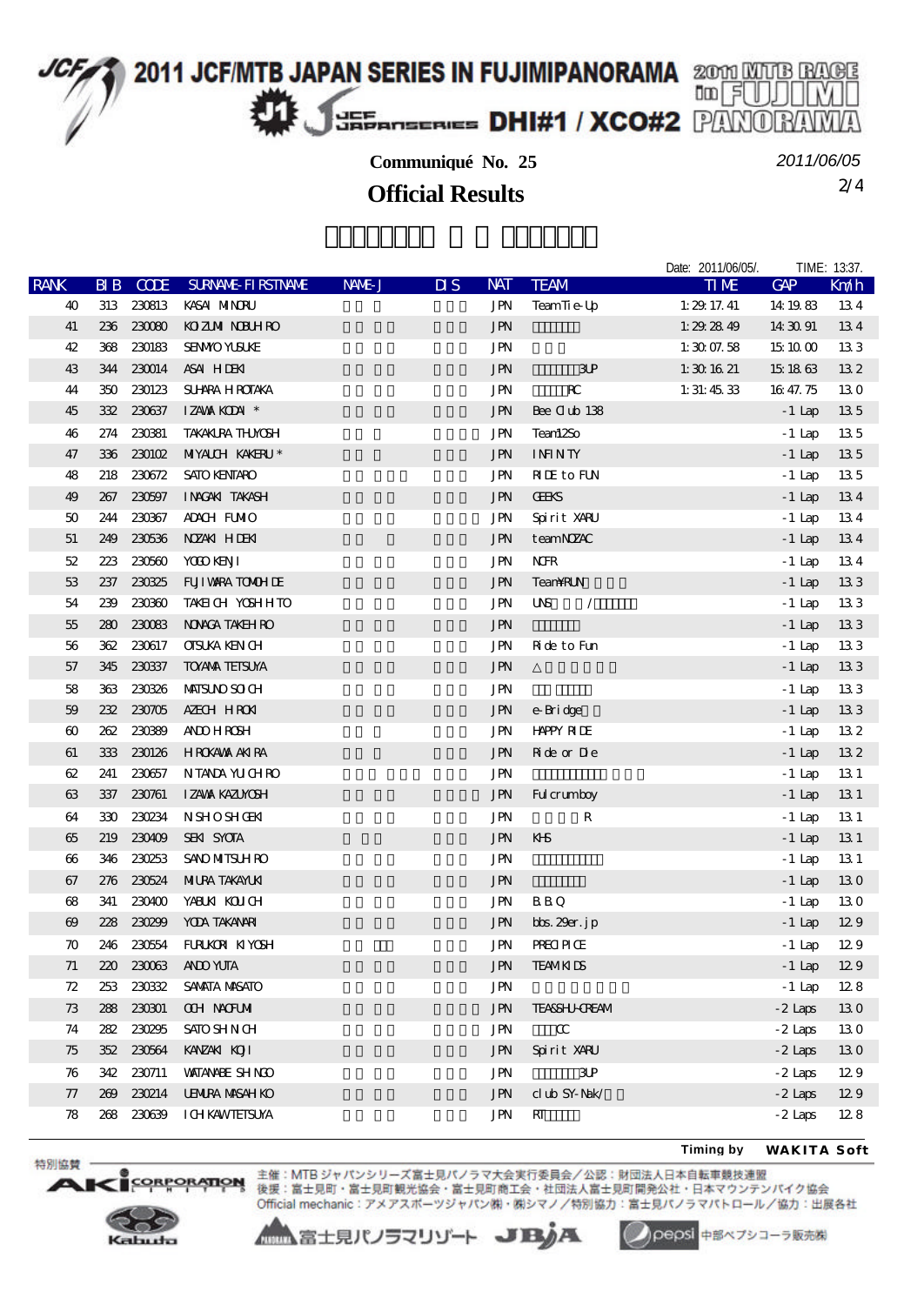

3/4 **Official Results** *2011/06/05*

|                |     |             |                            |        |                           |            |                           | Date: 2011/06/05/. |           | TIME: 13:37. |
|----------------|-----|-------------|----------------------------|--------|---------------------------|------------|---------------------------|--------------------|-----------|--------------|
| <b>RANK</b>    | ЫB  | <b>CCDE</b> | <b>SURNAL FIRSTNALE</b>    | NAME J | $\overline{\mathbf{u}}$ s | <b>NAT</b> | <b>TEAM</b>               | <b>TIME</b>        | GAP       | Km/h         |
| 79             | 374 | 230068      | <b>OKANO KEN CH</b>        |        |                           | <b>JPN</b> | <b>TARCET</b>             |                    | $-2$ Laps | 128          |
| 80             | 369 | 230728      | I SHI HARA AKIH KO         |        |                           | <b>JPN</b> |                           |                    | $-2$ Laps | 128          |
| 81             | 263 | 230386      | TAJIKA YUCH                |        |                           | <b>JPN</b> | <b>COHLL</b>              |                    | $-2$ Laps | 127          |
| 82             | 286 | 230675      | <b>ONO H ROYASU</b>        |        |                           | <b>JPN</b> | ${\bf R}$                 |                    | $-2$ Laps | 127          |
| 83             | 264 | 230172      | NACAI MINORU               |        |                           | <b>JPN</b> |                           |                    | $-2$ Laps | 127          |
| 84             | 357 | 230282      | <b>HNADO KATSUYA</b>       |        |                           | <b>JPN</b> | <b>HAMELYES</b>           |                    | $-2$ Laps | 127          |
| 85             |     | 258 230767  | <b>KOKUEL KELJI</b>        |        |                           | <b>JPN</b> | <b>M. HSE321</b>          |                    | $-2$ Laps | 127          |
| 86             | 361 | 230289      | <b>OTA KEN</b>             |        |                           | JPN        |                           |                    | $-2$ Laps | 127          |
| 87             |     | 277 230727  | <b>YUASA KAZUH RO</b>      |        |                           | <b>JPN</b> | team                      |                    | $-2$ Laps | 126          |
| 88             | 297 | 230115      | <b>COMI TAKATO</b>         |        |                           | <b>JPN</b> |                           |                    | $-2$ Laps | 126          |
| 89             | 351 | 230107      | <b>TAKAHNSH NITISUTOSH</b> |        |                           | <b>JPN</b> | <b>TEAMKIDS</b>           |                    | $-2$ Laps | 125          |
| 90             | 265 | 230220      | <b>HASH MOTO KANT</b>      |        |                           | <b>JPN</b> |                           |                    | $-2$ Laps | 125          |
| 91             | 254 | 230248      | <b>TANJA KINHKO</b>        |        |                           | <b>JPN</b> | MB                        |                    | $-2$ Laps | 124          |
| $92\,$         | 283 | 230486      | KOTOU YU CH                |        |                           | <b>JPN</b> |                           |                    | $-2$ Laps | 124          |
| $\mathfrak{B}$ | 209 | 230364      | FUIMDRITAIN                |        |                           | <b>JPN</b> | Team                      |                    | $-2$ Laps | 124          |
| 94             | 270 | 230378      | <b>MSU YASUNDU</b>         |        |                           | <b>JPN</b> | <b>VOCA</b><br><b>UWX</b> |                    | $-2$ Laps | 123          |
| 95             | 255 | 220308      | KINSHTATOSHYUKI            |        |                           | <b>JPN</b> |                           |                    | $-2$ Laps | 122          |
| 96             | 298 | 230290      | <b>SUZIKI HROFUMI</b>      |        |                           | JPN        |                           |                    | - 2 Laps  | 11.9         |
| 97             | 293 | 230291      | <b>MAISLIA KI YOSH</b>     |        |                           | <b>JPN</b> |                           |                    | $-2$ Laps | 11.9         |
| 98             | 296 | 230398      | <b>NOGAMI MAKCIO</b>       |        |                           | JPN        |                           |                    | $-2$ Laps | 11.6         |
| 99             | 375 | 230736      | <b>HRANO MASAH RO</b>      |        |                           | <b>JPN</b> | Paddy Hitachimaka         |                    | $-2$ Laps | 11.6         |
| 100            | 222 | 230185      | <b>OKA NITSLO</b>          |        |                           | <b>JPN</b> |                           |                    | $-2$ Laps | 106          |
| 101            | 343 | 230281      | <b>TAKI SH TA YASUTAMI</b> |        |                           | <b>JPN</b> | <b>RIE LIFE GANT</b>      |                    | $-3$ Laps | 11.8         |
| 102            | 364 | 230043      | <b>OLUH ATSUSH</b>         |        |                           | <b>JPN</b> |                           |                    | $-3$ Laps | 11.7         |
| 10B            | 367 | 230165      | SAKATA H DETAKA            |        |                           | <b>JPN</b> |                           |                    | $-3$ Laps | 11.6         |
| 104            | 349 | 230162      | <b>CHBA JOJU</b>           |        |                           | <b>JPN</b> | <b>ALPHAMK</b>            |                    | $-3$ Laps | 11.4         |
| 105            | 240 | 230149      | NZAWA KAZINDA              |        |                           | <b>JPN</b> | 3P                        |                    | $-3$ Laps | 103          |
| DNF.           | 311 | 230175      | N SH NURA KENJI            |        |                           | <b>JPN</b> | <b>FUILMOIO FARM</b>      |                    |           |              |
| DNF.           | 379 | 230199      | <b>SH MADA MAKOTO</b>      |        |                           | <b>JPN</b> |                           |                    |           |              |
| DNF.           | 382 | 230809      | SHNOHRA TAKATOSH           |        |                           | JPN        | <b>CLIB</b> iento         |                    |           |              |
| DNF.           | 202 | 230287      | <b>YOKOYAYA KOTA</b>       |        |                           | <b>JPN</b> | <b>ILB</b> Grow           |                    |           |              |
| DNF.           | 315 | 230390      | <b>SH SH BA SATOSH</b>     |        |                           | <b>JPN</b> | Verdad                    |                    |           |              |
| DNS.           | 234 | 230316      | <b>OKANOTO KAZLYA</b>      |        |                           | <b>JPN</b> | <b>TEASSHI-CREAM</b>      |                    |           |              |
| <b>DNS</b>     | 317 | 230625      | <b>SATO HROOBU</b>         |        |                           | <b>JPN</b> | Kaepa USA                 |                    |           |              |
| DNS.           | 354 | 230458      | <b>KOMIRO AISUYA</b>       |        |                           | <b>JPN</b> |                           |                    |           |              |

#### **Timing by** *WAKITA Soft*

**ORPORATION**  $\mathbf{A}$ 

特別協賛

主催: MTB ジャパンシリーズ富士見パノラマ大会実行委員会/公認:財団法人日本自転車競技連盟 後援:富士見町・富士見町観光協会・富士見町商工会・社団法人富士見町開発公社・日本マウンテンパイク協会 Official mechanic: アメアスポーツジャパン(株)· (株)シマノ/特別協力:富士見パノラマパトロール/協力:出展各社